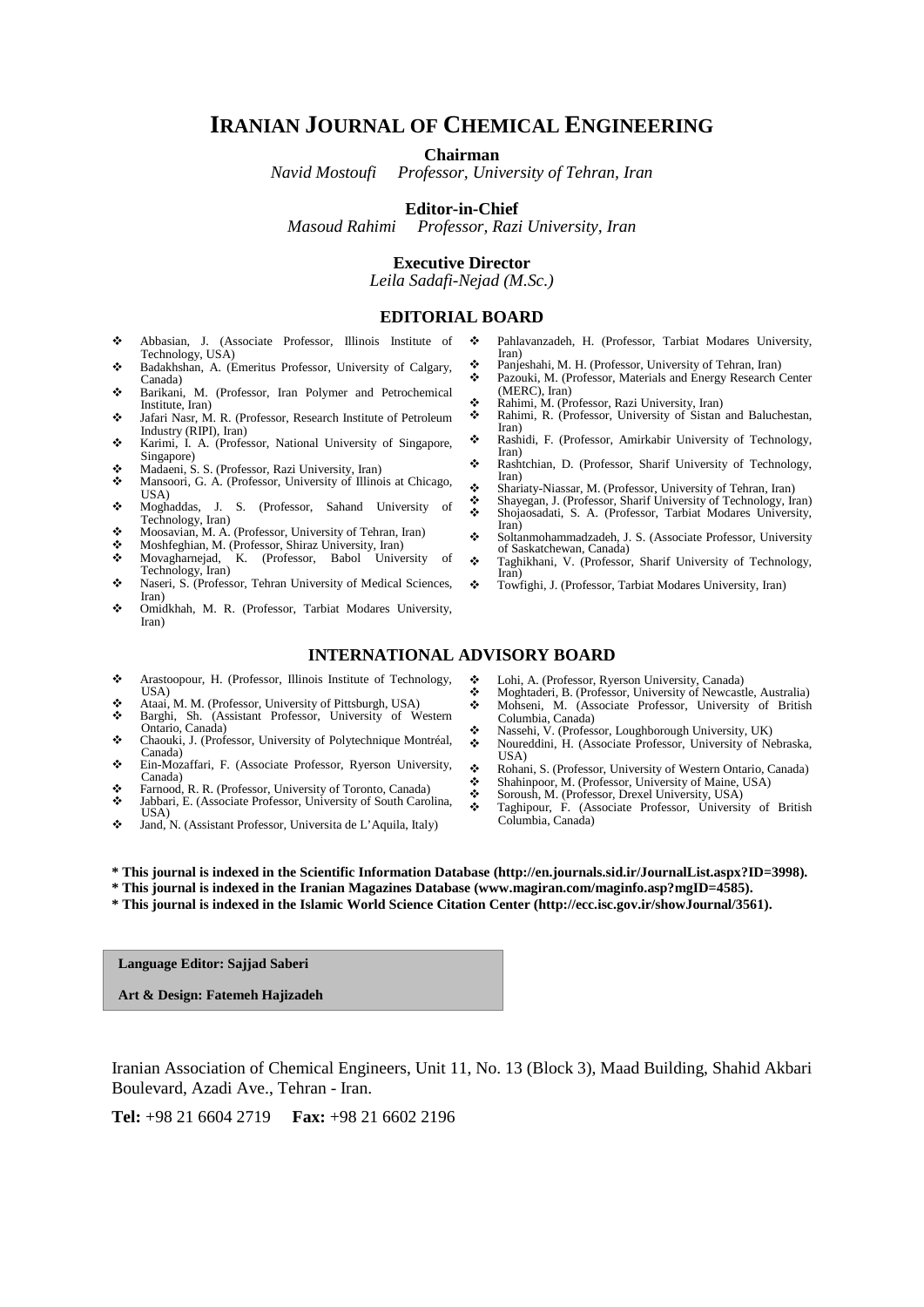# **Iranian Journal of Chemical Engineering**

Vol. 16, No. 4 (2019), IAChE

**Study of Light Wavelength Dependency in Red-Orange Spectrum on Continuous Culture of** *Synechocystis sp. PCC6803* **3-11**

H. Abedini

**Modeling of Nanofiltration of Low Concentration Pb(II) Aqueous Solutions Using a Coupled Concentration Polarization and Pore Flow Model 12-22**

S. Fadhil

**CFD Simulation of Methane Steam Micro-Reformer: Channel Design and Inlet/Outlet Configuration 23-34**

H. Mohammadnezami, A. Irankhah

**Cooling Enhancement of a Photovoltaic Panel Through Ferrofluid Stimulation Using a Magnetic-Wind Turbine 35-52**

N. Heidari, M. Rahimi, N. Azimi

#### **Synthesis and Characterization of Waterglass-Based Silica Aerogel Under Heat Treatment for Adsorption of Nitrate from Water: Batch and Column Studies 53-72**

E. Tohfegar, J.S. Moghaddas, E. Sharifzadeh, S. Esmaeilzadeh–Dilmaghani

#### **Preparation and Drug-Delivery Properties of Metal-Organic Framework HKUST-1 73-80**

P. Khadiv-Parsi, H. Moradi, M. [Shafiee Ardestani,](http://scholar.google.com/citations?user=a_yFTF4AAAAJ&hl=en) P. Taheri

**Notes for Authors 81**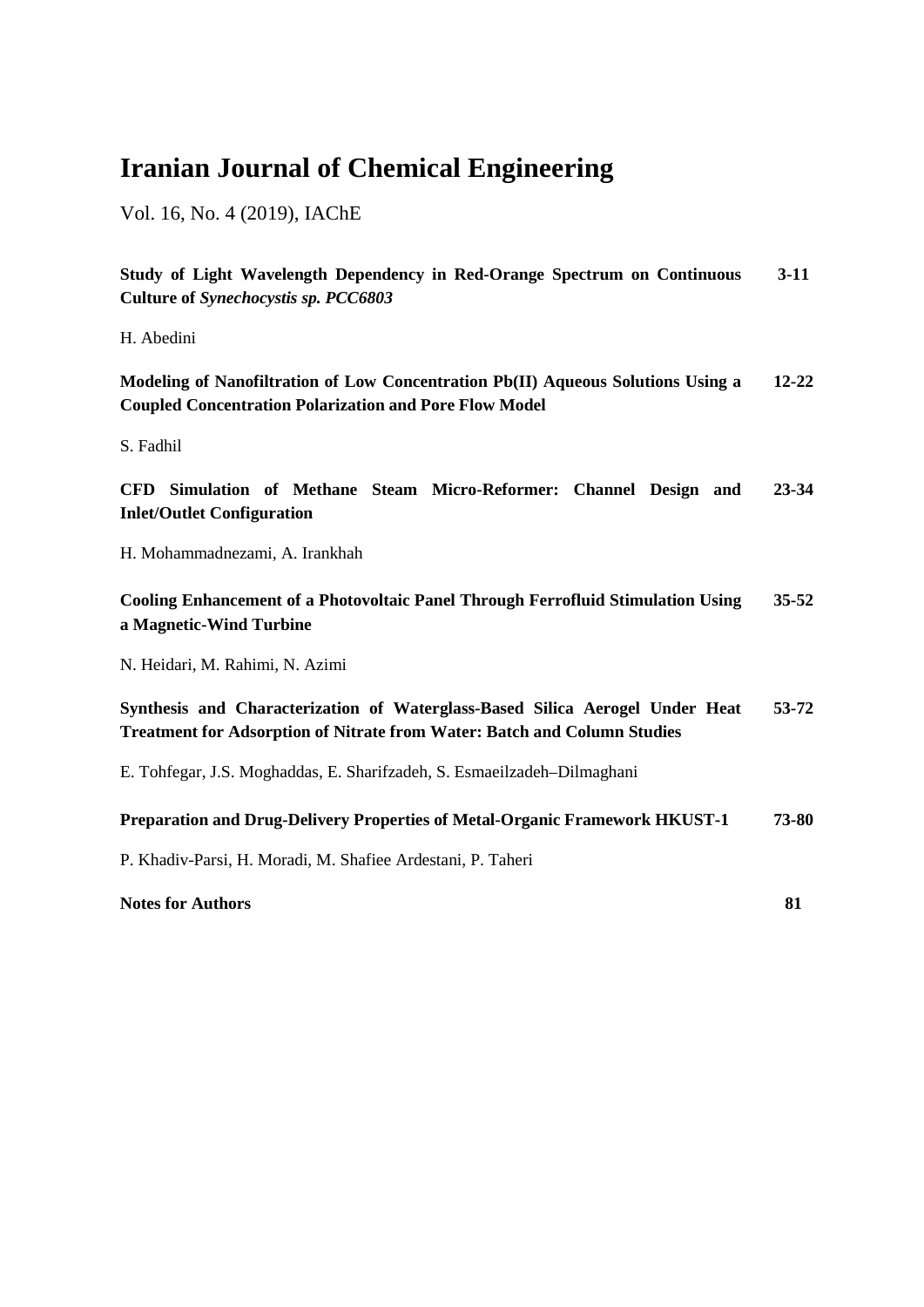# **Study of Light Wavelength Dependency in Red-Orange Spectrum on Continuous Culture of** *Synechocystis sp. PCC6803*

#### *H. Abedini*

*Department of Chemical, Petroleum and Gas Engineering, Iran University of Science and Technology, P. O. Box: 16765/163, Narmak, Tehran, Iran*

| <b>ARTICLE INFO</b>                                                         | <b>ABSTRACT</b>                                                                                                                                                                                                                                                                                                                                                                                                                                                                                                                                                                                                                                                                                                                                                                                                                                                                  |
|-----------------------------------------------------------------------------|----------------------------------------------------------------------------------------------------------------------------------------------------------------------------------------------------------------------------------------------------------------------------------------------------------------------------------------------------------------------------------------------------------------------------------------------------------------------------------------------------------------------------------------------------------------------------------------------------------------------------------------------------------------------------------------------------------------------------------------------------------------------------------------------------------------------------------------------------------------------------------|
| <b>Article history:</b><br>Received: 2019-05-11<br>Accepted: 2020-05-23     | In this study, the effect of light wavelength on growth rate and lipid<br>production of Synechocystis was investigated. Continuous cultivation<br>system was used to have uniform cell density and avoid self-shading in<br>order to obtain more precise results. Based on previous studies, red                                                                                                                                                                                                                                                                                                                                                                                                                                                                                                                                                                                 |
| <b>Keywords:</b>                                                            | light is more efficient than other colors in the visible spectrum for                                                                                                                                                                                                                                                                                                                                                                                                                                                                                                                                                                                                                                                                                                                                                                                                            |
| Synechocystis,<br>Light Wavelength,<br>Chemostat,<br>Continuous Cultivation | cultivation of Synechocystis; however, the optimum wavelength in red<br>light spectrum remains still unknown. In order to determine the most<br>efficient wavelength of red light, five different wavelengths including<br>600, 635, 660, 670, and 730 nm were used for growing Synechocystis<br>in a chemostat setup. The results revealed that 635 nm was the most<br>efficient wavelength for cultivation of Synechocystis in terms of both<br>biomass production yield and growth rate. These findings can be<br>attributed to the existence of phycocyanin, the principal light-<br>harvesting supercomplex in Synechocystis, which absorbs maximally at<br>around 620 nm. The results also indicated that cell size and fatty acid<br>profile of Synechocystis were almost the same for different light<br>wavelengths; however, the maximum light was absorbed at 635 nm. |

#### **1. Introduction**

Photosynthesis is the main process of converting light energy to chemical energy that allows microorganisms to produce biomass and lipids [1]. Light, the driving force of photosynthesis, is a major abiotic parameter that influences cellular metabolism. In addition to temperature,  $CO<sub>2</sub>$ , pH, and nutrients, light conditions should be optimized in photobioreactor to maximize certain production [2]. Since the microalgae represent a photosynthetic microorganism, quantity and quality of light have a huge influence on its growth rate. Generally, microalgae can harvest light at wavelengths

between 400 and 700 nm [3]. However, their photosynthetic apparatus cannot utilize all the wavelength in this region and the optimal wavelength to achieve maximum photosynthetic efficiency is highly dependent on the chemical nature of algal constitutive pigments and is highly different from species to species [4]. Further, the energy consumption of artificial light is higher for shorter wavelengths [5]. Thus, illumination should be done at a specific wavelength in order to ensure energetica efficiency [6].

 There are some examples of using monochromatic lighting for optimal growth of microalgae and cyanobacteria [7-14]. For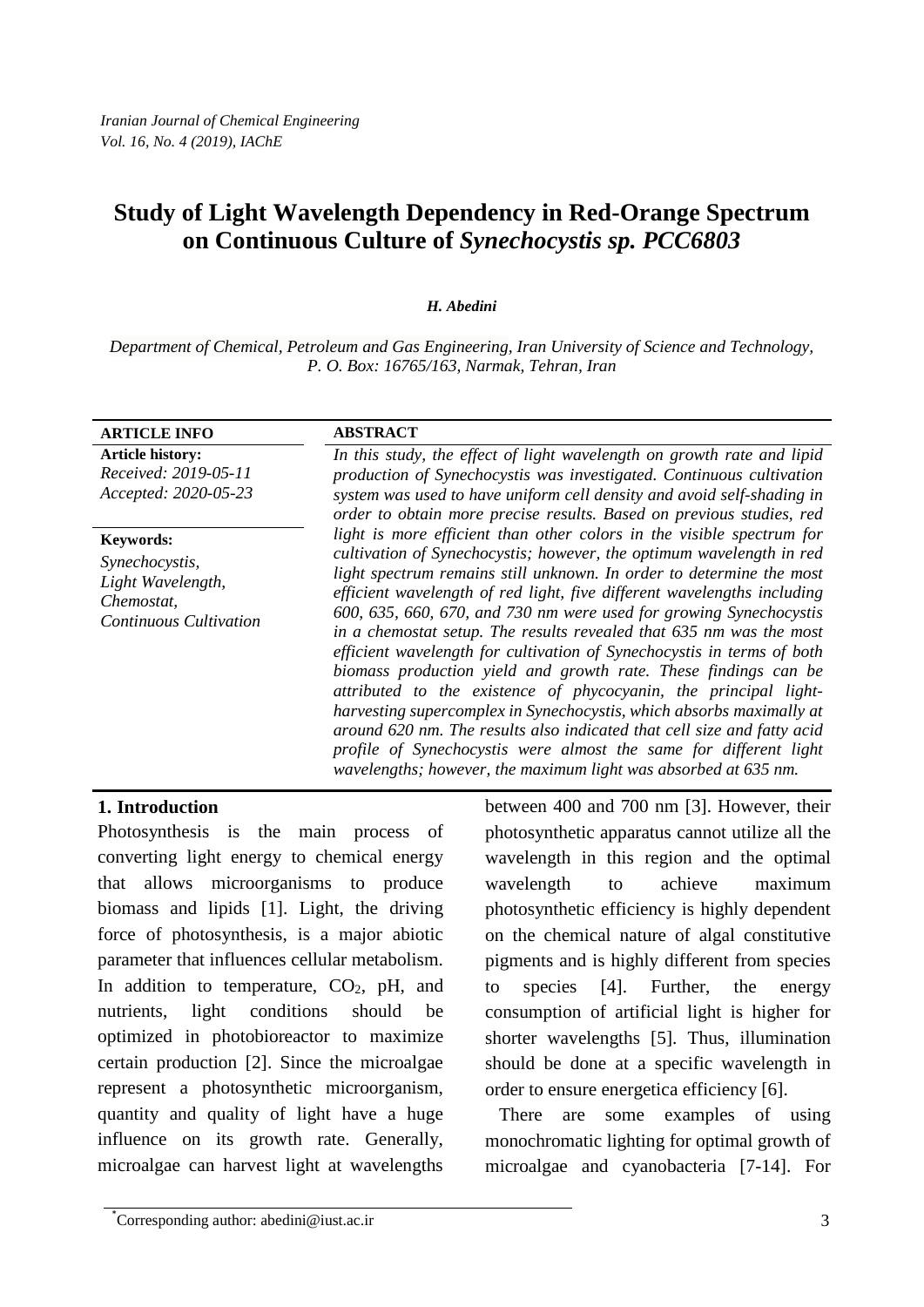batch culture of microalgae, Mutaf et al. [7] showed that *Stichococcus bacillaris* had a similar growth rate under red light and blue light illumination; however, the fatty acid content was higher for red light. Hwang and Maier investigated the effect of red and white lighting on growth and fatty acid contents of *Neochloris oleoabundans* in a 1-L batch reactor [8]. They showed that red light yielded the maximum specific growth rate and the greatest proportions of total lipids as well as Monounsaturated Fatty Acids (MUFAs). For light-activated heterotrophic growth of *Synechocystis* sp. PCC6803 *(Synechocystis)*, it was shown that a daily pulse of blue (450 nm) light was necessary to keep growing [9]. Even though growth on continuous orange-red (636 nm) light does not require blue light (pulsed or continuous), a broad-spectrum white LED was shown to be increasing the growth rate of *Synechocystis* beyond that possible with only blue and red light [10].

 In most of the previous studies, batch cultivation has been used for investigating the effect of light, which suffers from selfshading of culture by increasing the biomass density. One solution to this problem is to use continuous culture, which attains steady state and provides well-controlled and constant cell density [11]. It should be noted that this selfshading phenomena sometimes may produce incorrect or contradictory results. For example, Toe et al. [12] and Das et al. [13] who used batch culture for their experiments showed that *Nannochloropsis* sp. had a better growth rate under blue wavelength. In contrast to these results, Kim et al. [14] showed that red light exhibited a higher growth rate than the blue light in continuous culture of *Nannochloropsis* sp. These findings indicated the importance of using continuous cultivation system to get more precise results about the effect of light quality and quantity on growth rate.

 It was previously shown that red light would be more efficient than blue light for growing *Synechocystis*. The aim of this study is to improve the previous researches in this field by finding the optimum wavelength in the orange-red spectrum for growing *Synechocystis*. A continuous chemostat system was illuminated at five different wavelengths between 600 and 730 nm. The efficiency of these five wavelengths was compared by determining the growth rate, fatty acid content, and absorbed photons.

### **2. Materials and methods**

#### **2.1. Algal strain and culture media**

*Synechocystis* sp. PCC6803 was first inoculated in 100 ml flasks containing 25 ml autoclaved modified BG-11 medium [15] supplemented with  $5 \text{ mM }$  NaHCO<sub>3</sub> and was then incubated in a shaking incubator under continuous fluorescence illumination (50–70  $\mu$ E/m<sup>2</sup>/s) and at 120 rpm and 30 °C. Cells were transferred to the photobioreactor when they reached the logarithmic phase as determined by optical density (OD) at 730 nm using spectrophotometer Novaspec II, Pharmacia.

#### **2.2. Chemostat cultivation system**

A flat-plate glass vessel with volume of 225 ml was used as a photobioreactor for continuous culture of *Synechocystis* in chemostat system. The system was aerated by Nitrogen flow containing 3 % carbon dioxide with a flow rate of 10 ml/min. To regulate the temperature of the photobioreactor, it was kept in water bath at a temperature of 30±0.2 °C. Culture medium, modified BG-11, was injected to the photobioreactor using a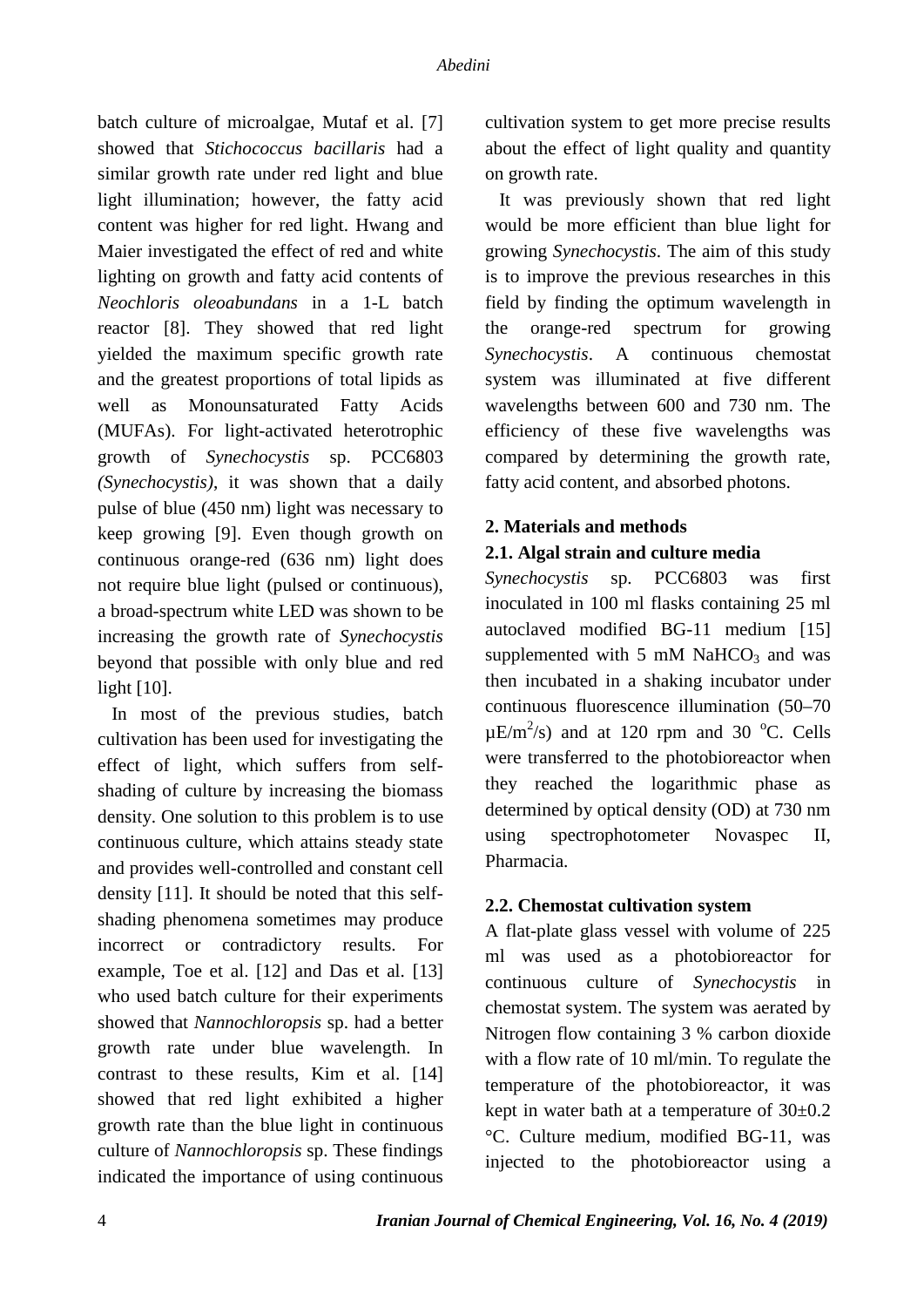*Study of Light Wavelength Dependency in Red-Orange Spectrum on Continuous Culture of Synechocystis sp. PCC6803*

peristaltic pump. The pump flow rate can be changed to adjust the dilution rate. The  $OD_{730}$ and pH of the system were manually measured by taking out a sample from the culture. Schematic diagram of this chemostat system is shown in [Figure 1.](#page-4-0)

The front side of the photobioreactor which sticks to the water bath wall was illuminated by a LED panel with five different wavelengths of 600, 635, 660, 670, and 730 nm. The spectral irradiance of the LED lamps is shown in [Figure 2.](#page-4-1)



<span id="page-4-0"></span>**Figure 1.** Schematic diagram of the photobioreactor used for chemostat experiments: a) front view, b) side view.



**Figure 2.** The spectral irradiance of each wavelength used in chemostat setup.

#### <span id="page-4-1"></span>**2.3. Growth rate determination**

The effectiveness of each wavelength in growing *Synechocystis* was compared in terms of biomass production yield and growth rate. For determining the biomass production yield, the dilution rate was set to  $0.081$  h<sup>-1</sup> and the steady state  $OD_{730}$  was measured for each wavelength.

 The growth rate was measured in washout experiment, in which the dilution rate was set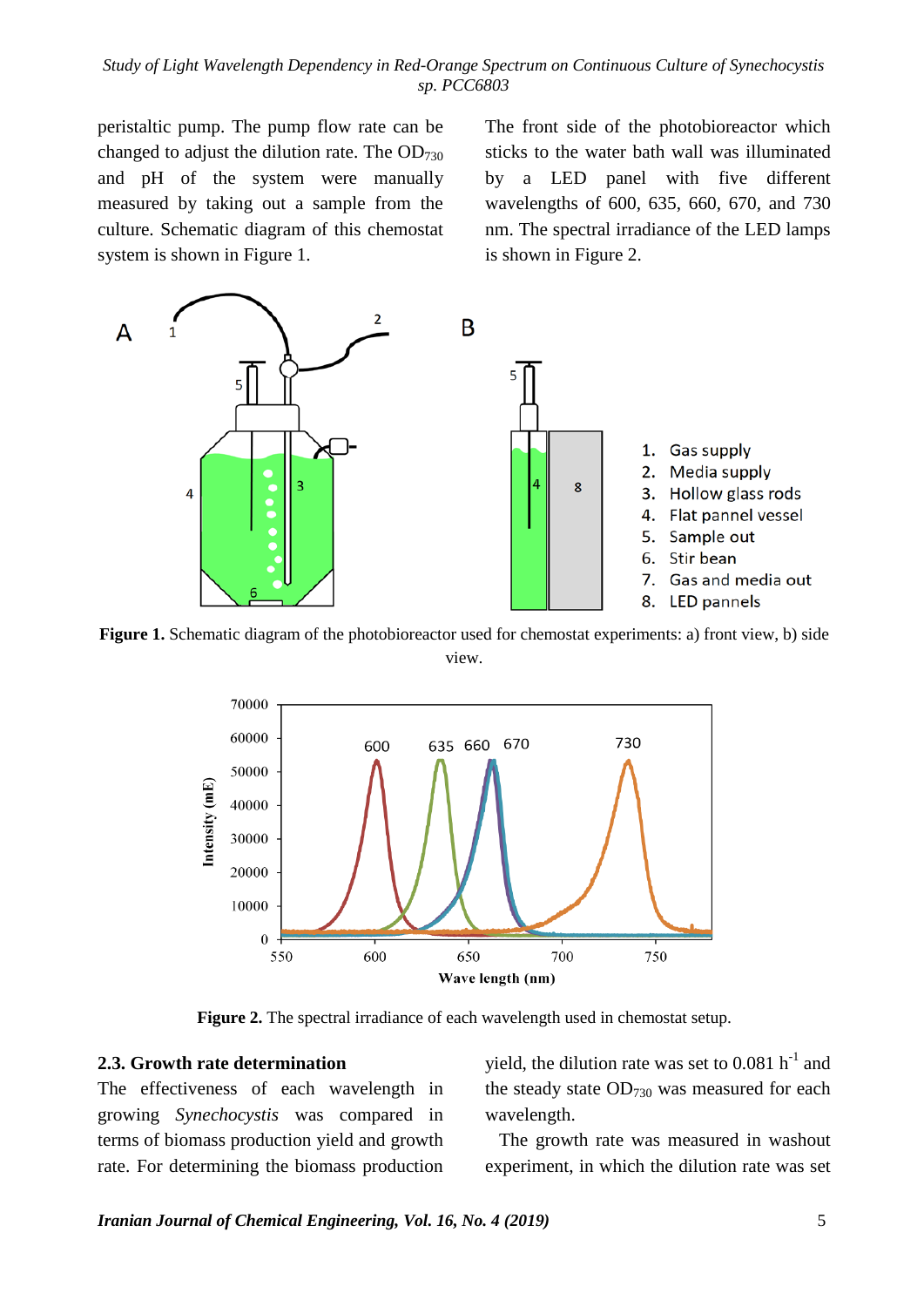to  $0.205$  h<sup>-1</sup>, supposed to be much higher than the maximum growth rate of *Synechocystis*. The growth rate was calculated by taking into account the dilution rate and slope of the log  $(OD_{730})$  versus time.

#### **2.4. Cell size determination**

The algal cell size was measured by using cell counter + analyzer system model TCC. Then, 20 µl of the culture was diluted in 10 ml of the casy liquid and then, analyzed by the equipment.

#### **2.5. Biomass concentration determination**

The biomass concentration was measured by Dry Cell Weight (DCW). A filter paper was dried for 2 h at 90 °C, cooled in a desiccator, and weighed. Then, a sample expected to yield around 2 mg of dry weight was collected from the culture and filtered and was dried and cooled before weighing again. Biomass concentration was obtained by the difference between the two weights.

#### **2.6. Fatty acid determination**

To determine the fatty acid profile of biomass, an aliquot of the culture corresponding to at least 10 mg of biomass was collected from the culture and harvested by centrifugation at 4000 rpm for 5 min and the biomass was transferred to a bead beater tube which contained around 0.5 g glass beads. 50 µl of 0.2 mg/ml heptadecanoic acid (C17:0) was spiked to the sample as internal standard for fatty acid determination. The tube was bead beated for 6 times at 2500 rpm for 60 seconds with 40 seconds internal between each beating. Then, the solution was transferred to a glass tube and 6 ml of chloroform/methanol (1:2 v/v) was added to the biomass and the mixture and vortexed for 5 min. The solution was centrifuged at 4000 rpm for 5 min and the extraction mixture was collected. The above mentioned extraction process was repeated three times to ensure complete extraction of lipids. Collected solvents were combined and evaporated to dryness under nitrogen flow. The total lipid contents were expressed as a percentage of DCW.

 The fatty acids present in the lipid were converted into fatty acid methyl esters (FAMEs) using 2 ml of 1 % KOH in methanol, followed by heating for 15 min at 65  $^{\circ}$ C, then adding 2 ml of 5 % methanolic HCl, and heating again for 15 min at 65 $\degree$ C. Finally, 1 ml Milli-Q water was added to the sample to stop the reaction. FAMEs were extracted by hexane and 1 μl of it was analyzed by GC–MS, according to the following temperature profile: initial temperature 323.15 K held for 1 min, then raised to 453 K at 15 K/min, 503.15 K at 7 K/min, and finally to 613.15 K at 30 K/min with total analytical run time equal to 20 min.

#### **3. Results and discussion**

## **3.1. Effect of different wavelengths on growth rate**

The  $OD_{730}$  versus time for each of the studied wavelength is shown in Figure 3. The dilution rate was  $0.081$  h<sup>-1</sup> and light intensity was 70  $mE/m^2$ /s for all the light sources. For 730 nm, a very low rate of growth was observed even in the batch culture; therefore, the steady state OD730 for this wavelength was not reported in this figure. According to these results, the steady state  $OD_{730}$  for 635 nm wavelength was higher than the other wavelengths, which indicated better biomass production yield of this wavelength. This behavior can be attributed to the existence of *phycocyanin*, the principal *phycobilisome* in *Synechocystis*, which was absorbed maximally at around 620 nm. *Synechocystis* also contained chlorophyll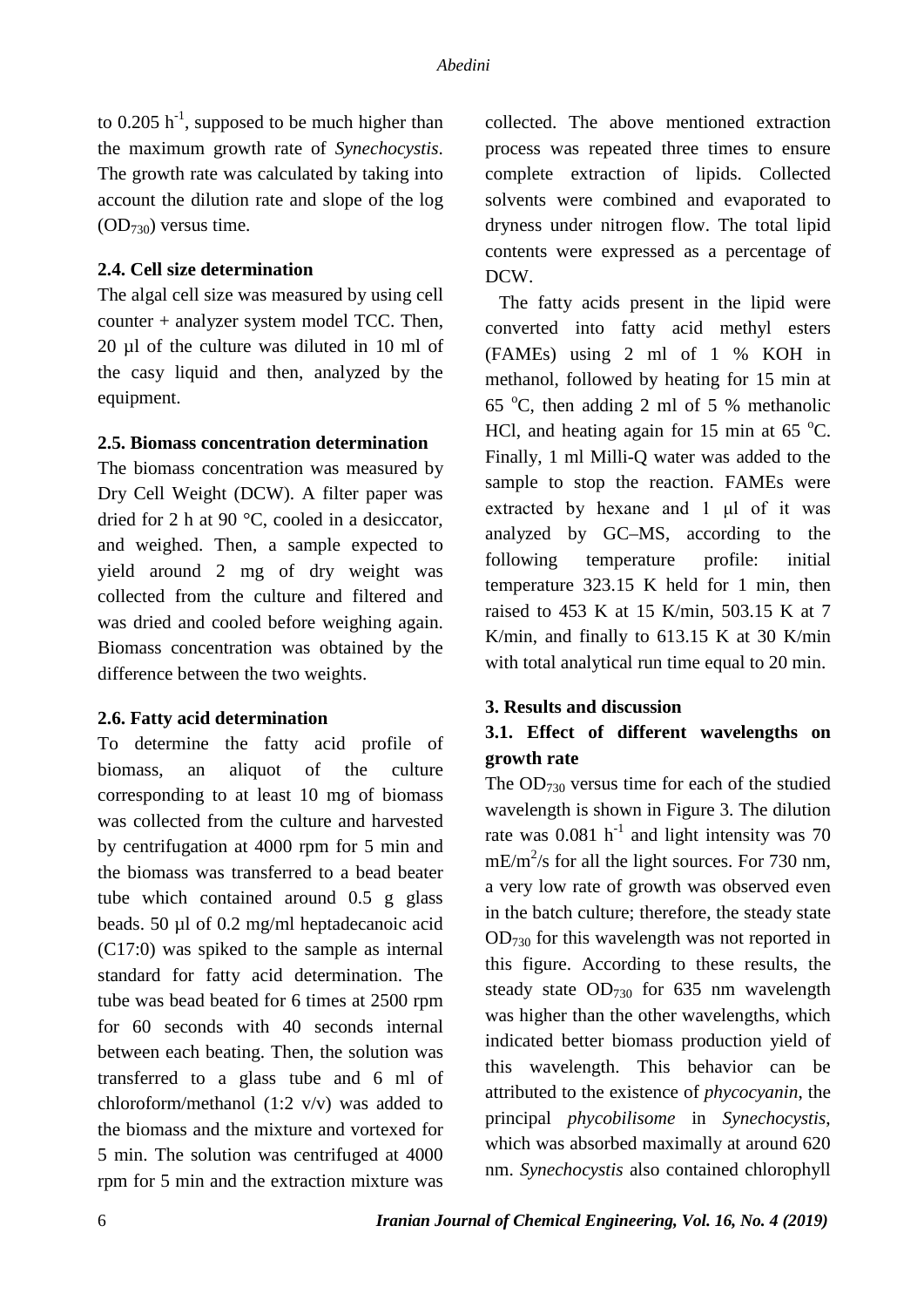a and cph1 photoreceptor, with maximum absorptions in 680 and 670 nm, respectively. The results of this experiment indicated that

existence of phycobilisome was more effective than chlorophyll a and cph1 in growing *Synechocystis*.



**Figure 3.** OD<sub>730</sub> versus time for the studied wavelength in chemostat setup.

 To compare the maximum growth rate of *Synechocystis* for each of the studied wavelengths, washout experiments were performed in the chemostat setup. In these experiments, the dilution rate was set to 0.205 and the optical density of the culture was measured accordingly. The  $log (OD_{730})$  versus time for this experiment under illumination of 600 nm wavelength with 75 mE/m<sup>2</sup>/s light intensity is shown in Figure 4. The slope of

this diagram was -0.0694. Thus, by considering the dilution rate of 0.205, the maximum growth rate of *Synechocystis* in this wavelength was 0.1356. The reported value of the maximum growth rate of *Synechocystis* exposed to the red light was  $0.11 \text{ h}^{-1}$  [16]. Since we used washout experiments for the measurement of the maximum growth rate, we obtained a slightly higher value.



**Figure 4.** Washout experiment results for lighting with: a) 600 nm, b) 635 nm, c) 660 nm, and d) 670 nm.

*Iranian Journal of Chemical Engineering, Vol. 16, No. 4 (2019)* 7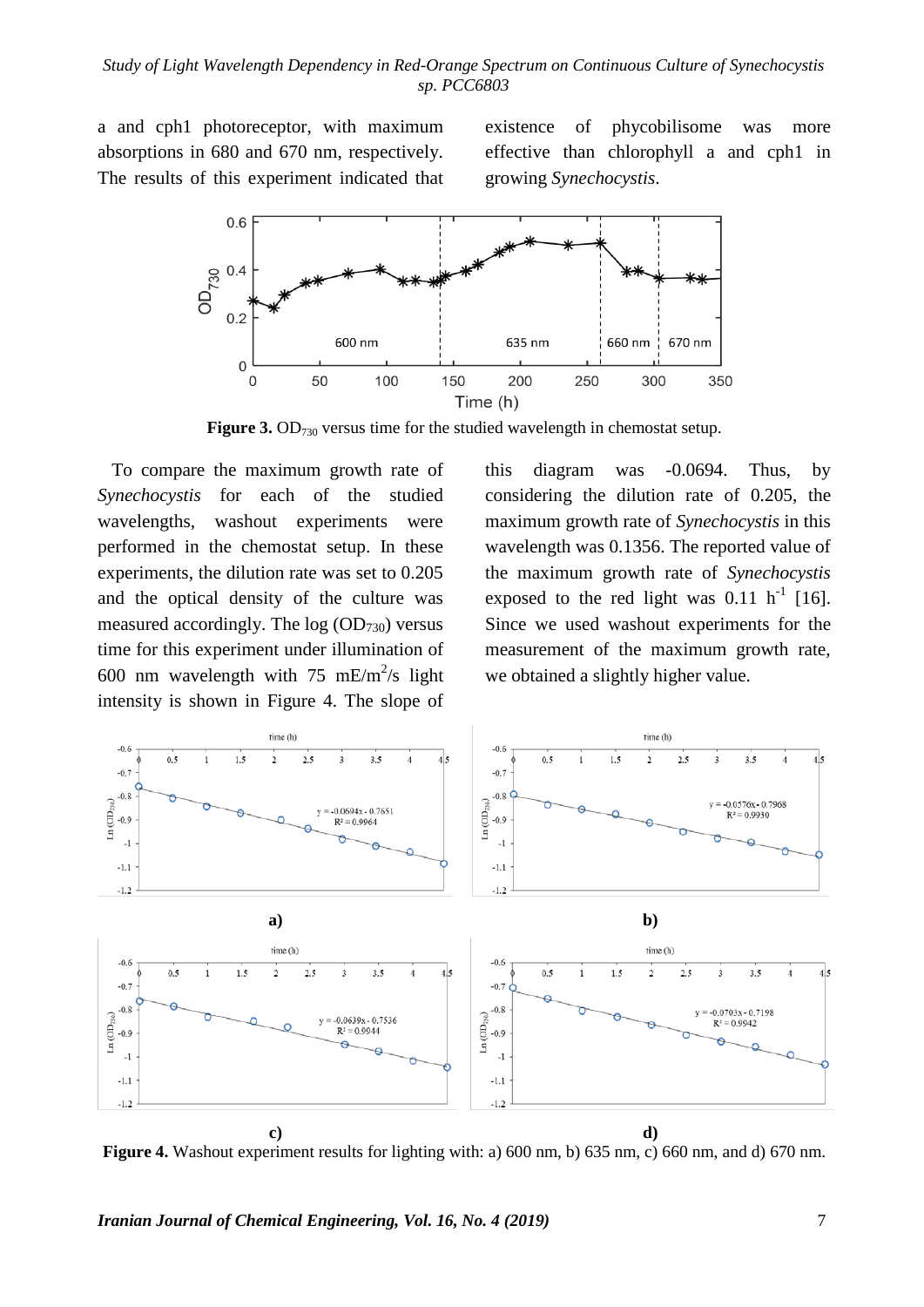The same washout experiment was repeated for other wavelengths and maximum growth rate was determined using the same calculation; the results are shown in Figure 5. These findings demonstrate that the growth rate by illumination at 635 nm is higher than other wavelengths, which is in agreement with previous results on biomass production yield.



**Figure 5.** Maximum growth rate for different light wavelengths obtained from washout experiments.

## **3.2. Effect of different wavelengths on cell size and photon absorption**

The adsorbed photon and average cell size for the steady state culture of each wavelength are shown in Figure 6. The results indicated that the light absorption in 635 nm was more than other wavelengths. This can be due to the fact that the steady state  $OD_{730}$  for 635 nm wavelength was higher than the other wavelengths. The cell size for each of the

studied wavelengths was quite the same, indicating that light wavelength and growth rate had no significant effect on cell size. It should be noted that previous studies showed that increasing the light wavelength reduced the microalgal cell size [17, 18]. However, since we only changed the light wavelength in a narrow range, no significant influence on cell size was observed.



**Figure 6.** Adsorbed photon as well as cell size for the steady state culture for each wavelength.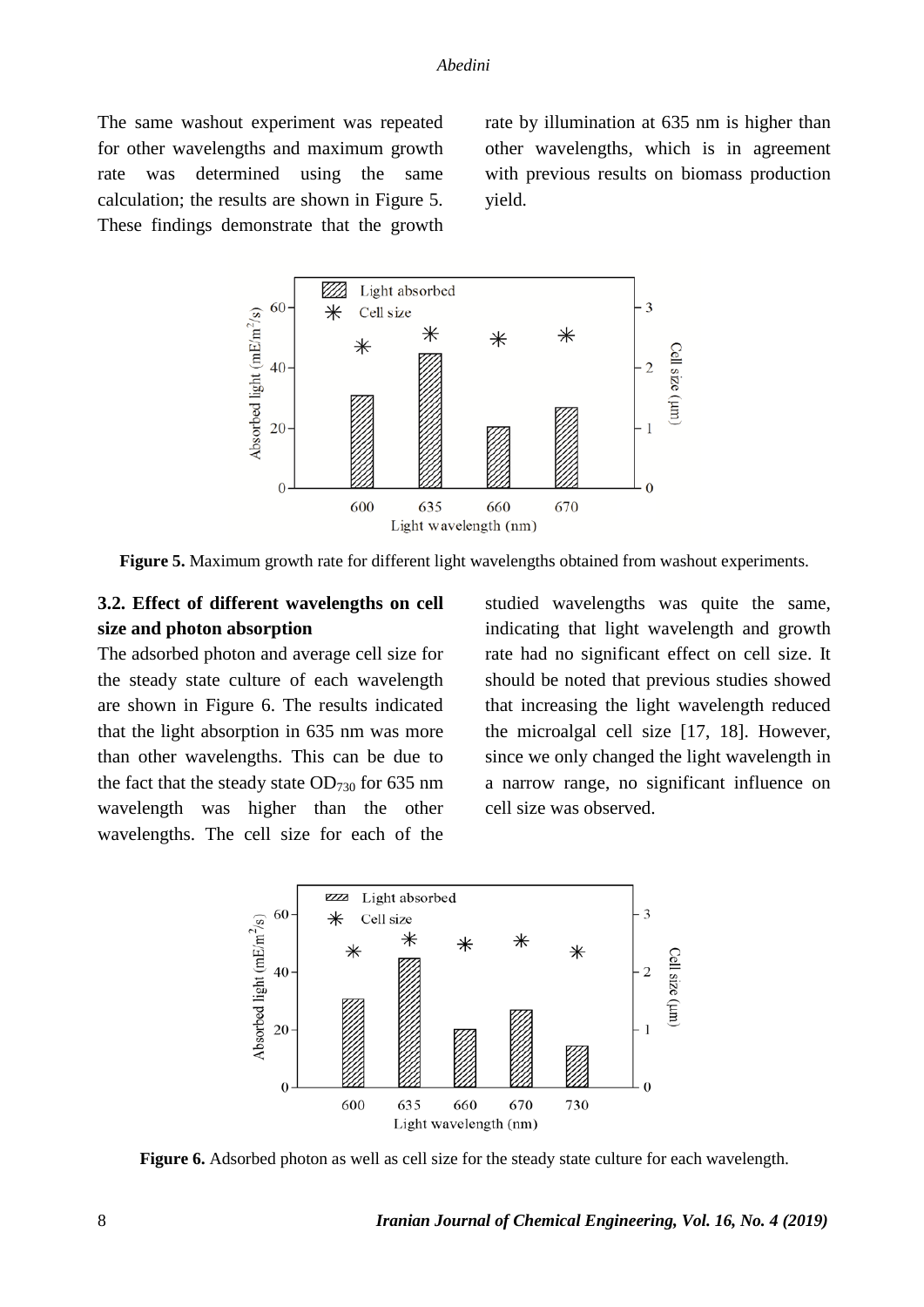# **3.3. Effect of different wavelengths on fatty acid accumulation**

The fatty acid profile for each of the studied wavelengths is reported in Figure 7. Like the turbidostat experiment for *Synechocystis*, the light wavelength had no significant effect on fatty acid profile. The fatty acid profile is in accordance with the ones reported in literature [19, 20].



**Figure 7.** Fatty acid profile of steady state culture for each wavelength.

## **4. Conclusions**

*Synechocystis* is one of the most well-known cyanobacteria due to its interesting biochemical characteristics. It was already known that *Synechocystis* did not need the whole spectrum of visible light and it could grow very fast by orange-red light illumination; however, the optimum wavelength in this spectrum is still unknown. The aim of this study is to experimentally determine the best light wavelength in the orange-red region for optimum growth of *Synechocystis*. A flat plate photobioreactor was used for continuous culture of *Synechocystis*. The lighting of the photobioreactor was done by using an LED panel with capability of illumination at five different wavelengths including 600, 635, 660, 670, and 730 nm. The results revealed that the highest biomass production yield and growth rate were achieved at 635 nm. This behavior was attributed to the existence of *phycocyanin*, the principal *phycobilisome* in *Synechocystis*, which had maximum absorbance at around 620 nm. The results also indicated that cell size and fatty acid profile of *Synechocystis* were almost the same for different light wavelengths; however, the maximum light was absorbed at 635 nm.

## **Acknowledgement**

Authors kindly appreciate Iran National Elites Foundation for financial support of this study through Kazemi Ashtiani grant.

# **References**

- [1] Wilhelm, C. and Jakob, T., "From photons to biomass and biofuels: Evaluation of different strategies for the improvement of algal biotechnology based oncomparative energy balances", *Applied Microbial Biotechnology*, **92** (5), 909 (2011).
- [2] Carvalho, A. P., Silva, S. O., Baptista, J. M. and Malcata, F. X., "Light requirements in microalgal

*Iranian Journal of Chemical Engineering, Vol. 16, No. 4 (2019)* 9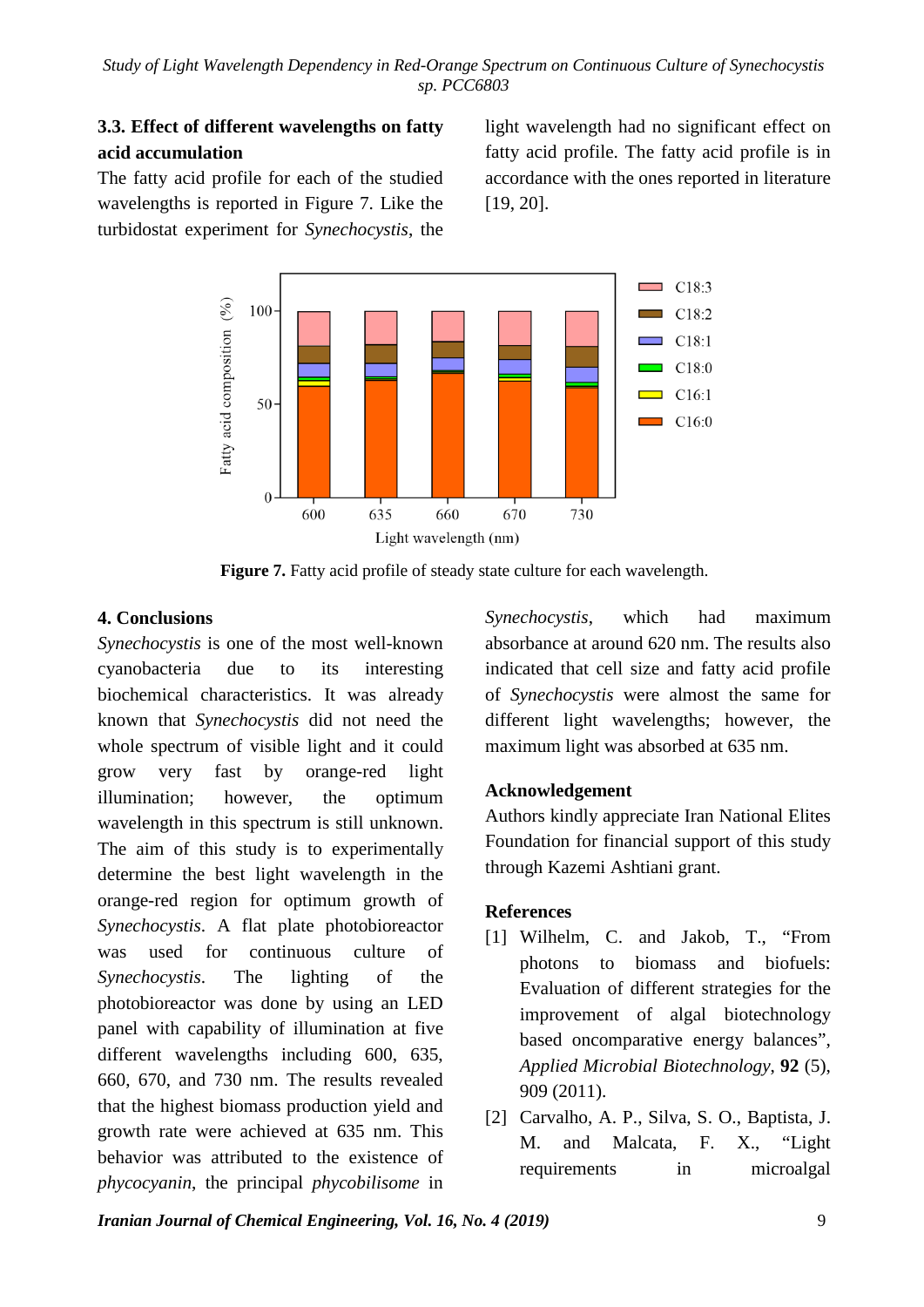photobioreactors: An overview of biophotonic aspects", *Applied Microbiology and Biotechnology*, **89** (5), 1275 (2011).

- [3] Schulze, P. S., Barreira, L. A., Pereira, H. G., Perales, J. A. and Varela, J. C., "Light emitting diodes (LEDs) applied to microalgal production", *Trends Biotechnology*, **32** (8), 422 (2014).
- [4] Cheirsilp, B. and Torpee, S., "Enhanced growth and lipid production of microalgae under mixotrophic culture condition: Effect of light intensity, glucose concentration and fed-batch cultivation", *Bioresource Technology*, **110**, 510 (2012).
- [5] Yan, C., Zhao, Y., Zheng, Z. and Luo, X., "Effects of various LED light wavelengths and light intensity supply strategies on synthetic high-strength wastewater purification by Chlorella vulgaris", *Biodegradation*, **24** (5), 721 (2013).
- [6] Markou, G., "Effect of various colors of light-emitting diodes (LEDs) on the biomass composition of *Arthrospira platensis* cultivated in semi-continuous mode", *Applied Biochemistry and Biotechnology*, **172** (5), 2758 (2014).
- [7] Mutaf, T., Oz, Y., Kose, A., Elibol, M. and Oncel, S. S., "The effect of medium and light wavelength towards Stichococcus bacillaris fatty acid production and composition", *Bioresource Technology*, **289**, 121732 (2019).
- [8] Hwang, J. -H. and Maier, N., "Effects of LED-controlled spatially-averaged light intensity and wavelength on Neochloris oleoabundans growth and lipid composition", *Algal Research*, **41**, 101573 (2019).
- [9] Anderson, S. L. and McIntosh, L., "Light-activated heterotrophic growth of the cyanobacterium *synechocystis* sp. strain PCC6803: A blue-light-requiring process", *Journal of Bacteriology*, **173** (9), 2761 (1991).
- [10] Zavřel, T., Sinetova, M. A., Búzová, D., Literáková, P. and Červený, J., "Characterization of a model cyanobacterium *synechocystis* sp. PCC6803 autotrophic growth in a flat‐ panel photobioreactor", *Engineering in Life Sciences*, **15** (1), 122 (2015).
- [11] Bull, A., "The renaissance of continuous culture in the post-genomics age", *Journal of Industrial Microbiology & Biotechnology*, **37** (10), 993 (2010).
- [12] Teo, C. L., Atta, M., Bukhari, A., Taisir, M., Yusuf, A. M. and Idris, A., "Enhancing growth and lipid production of marine microalgae for biodiesel production via the use of different LED wavelengths", *Bioresource Technology*, **162**, 38 (2014).
- [13] Das, P., Lei, W., Aziz, S. S. and Obbard, J. P., "Enhanced algae growth in both phototrophic and mixotrophic culture under blue light", *Bioresource Technology*, **102** (4), 3883 (2011).
- [14] Kim, C. W., Sung, M. G., Nam, K., Moon, M., Kwon, J. H. and Yang, J. W., "Effect of monochromatic illumination on lipid accumulation of Nannochloropsis gaditana under continuous cultivation", *Bioresource Technology*, **159**, 30 (2014).
- [15] van Alphen, P. and Hellingwerf, K. J., "Sustained circadian rhythms in continuous light in *synechocystis* sp. PCC6803 growing in a well-controlled photobioreactor", *PLOS ONE*, **10** (6), (2015).